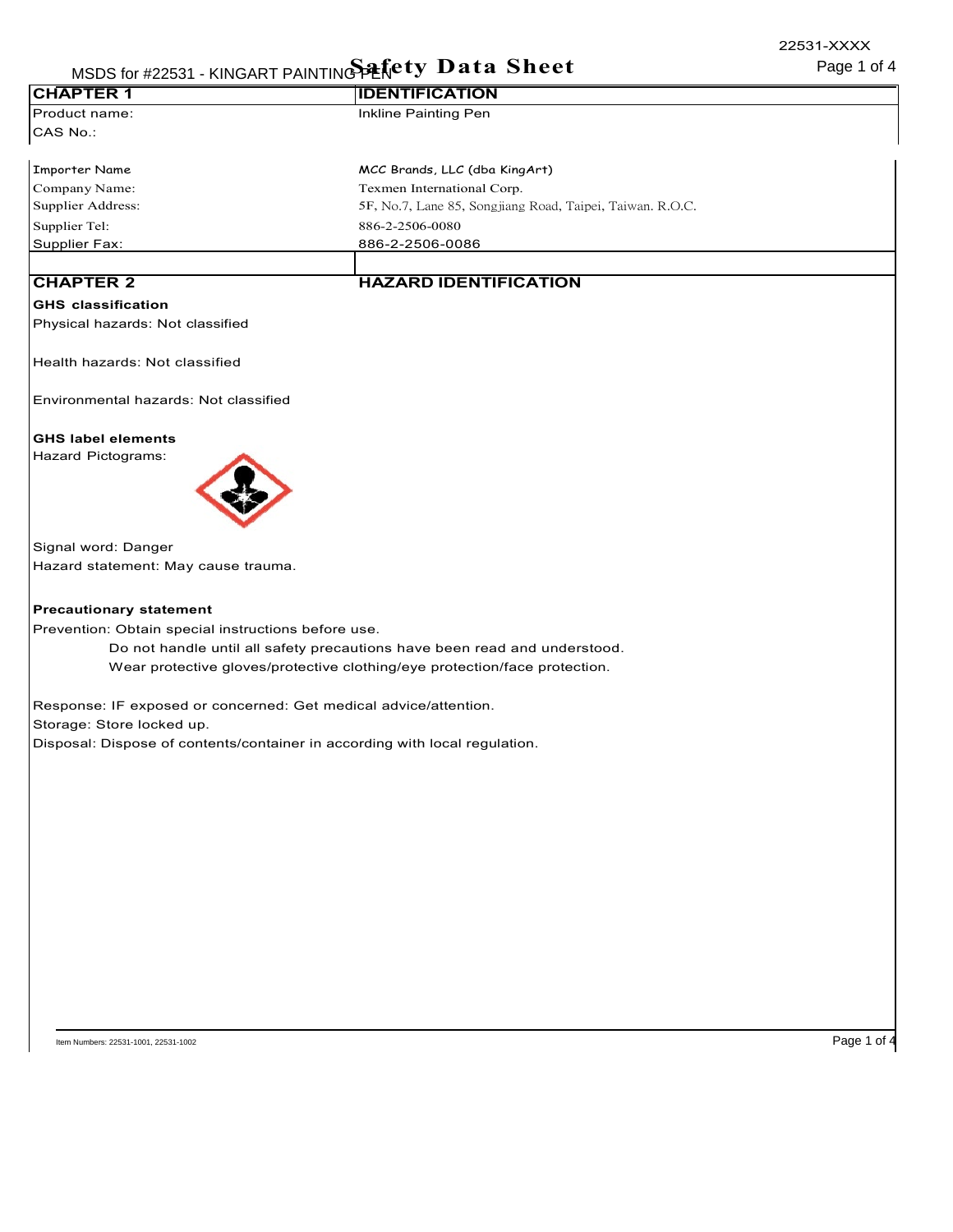| <b>CHAPTER 3</b>                                                                                                                                                                                                                                      |                               | <b>COMPOSITION / INFORMATION ON INGREDIENTS</b> |             |
|-------------------------------------------------------------------------------------------------------------------------------------------------------------------------------------------------------------------------------------------------------|-------------------------------|-------------------------------------------------|-------------|
|                                                                                                                                                                                                                                                       | PEN <sup>CAS</sup> Number     | Percentae                                       | Page 2 of 4 |
| Component<br>HandieRT PAINTING<br>CoppMSDS for #22531                                                                                                                                                                                                 |                               | 99%                                             |             |
| Tip                                                                                                                                                                                                                                                   |                               | 1%                                              |             |
|                                                                                                                                                                                                                                                       |                               |                                                 |             |
| <b>CHAPTER 4</b>                                                                                                                                                                                                                                      | <b>FIRST AID MEASURES</b>     |                                                 |             |
|                                                                                                                                                                                                                                                       |                               |                                                 |             |
| Inhalation: If symptomatic, move to fresh air. Get medical attention if symptoms persist.                                                                                                                                                             |                               |                                                 |             |
| <b>Skin contact:</b> Wash skin with soap and water. Get medical attention promptly if symptoms occur after washing.                                                                                                                                   |                               |                                                 |             |
| Eye contact: Any material that contacts the eye should be washed out immediately with water. If easy to do, remove contact<br>lenses. Get medical attention promptly if symptoms occur after washing.                                                 |                               |                                                 |             |
| Notes to physician:<br>Treat symptomatically.                                                                                                                                                                                                         |                               |                                                 |             |
| <b>CHAPTER 5</b>                                                                                                                                                                                                                                      | <b>FIRE FIGHTING MEASURES</b> |                                                 |             |
| Flammable properties: This product is not flammable.                                                                                                                                                                                                  |                               |                                                 |             |
| <b>Extinguishing Media:</b>                                                                                                                                                                                                                           |                               |                                                 |             |
| Suitable extinguishing media: Water fog. Foam. Dry chemical powder. Carbon dioxide (CO2).<br>Unsuitable extinguishing media: Do not use water jet as an extinguisher, as this will spread the fire.                                                   |                               |                                                 |             |
| Fire fighting equipment/instructions: Not available.                                                                                                                                                                                                  |                               |                                                 |             |
| Hazardous combustion products: May include oxides of nitrogen.                                                                                                                                                                                        |                               |                                                 |             |
| <b>CHAPTER 6</b>                                                                                                                                                                                                                                      |                               | <b>ACCIDENTAL RELEASE MEASURES</b>              |             |
| Steps to be taken if material is released or spilled. Restrict the area to only those personnel needed. Major spills should be<br>collected for disposals. Minor spills may be flushed to sewer if permitted by national, stat and local regulations. |                               |                                                 |             |
| <b>CHAPTER 7</b>                                                                                                                                                                                                                                      | <b>STORAGE AND HANDLING</b>   |                                                 |             |
| Handling:                                                                                                                                                                                                                                             |                               |                                                 |             |
| Storage:                                                                                                                                                                                                                                              |                               | Keep container closed. Store in a cool place.   |             |
| <b>CHAPTER 8</b>                                                                                                                                                                                                                                      |                               | <b>EXPOSURE CONTROLS / PERSONAL PROTECTION</b>  |             |
| Exposure Limits: None known.                                                                                                                                                                                                                          |                               |                                                 |             |
| Eye Protection: Wear splash goggles where spill or splashing may occur.                                                                                                                                                                               |                               |                                                 |             |
| Skin Protection: Not required.                                                                                                                                                                                                                        |                               |                                                 |             |
| <b>Respiratory and Ventilation:</b> Wear approved NIOSH respirator if exposure to mist or vapors exceeds applicable PEL/TLV<br>limits. Use in accordance with manufacturer's use limitations and OSHA regulations.                                    |                               |                                                 |             |

**CHAPTER 9 PHYSICAL AND CHEMICAL PROPERTIES**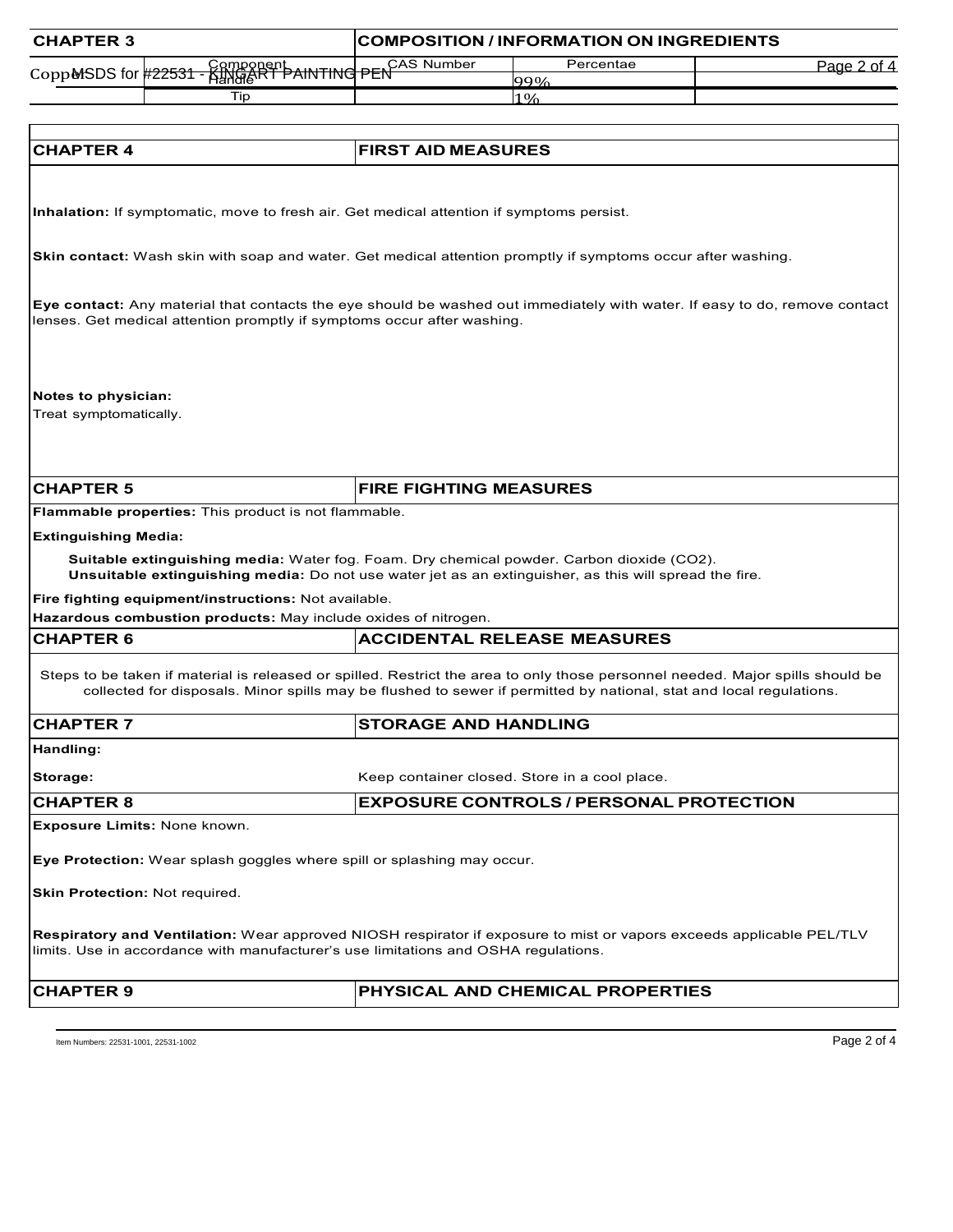| <b>Physical Form: Solid</b>                                                                                         |                                                                    | <b>Color: Copper</b>                                                                                                                                             | Page 3 of 4 |
|---------------------------------------------------------------------------------------------------------------------|--------------------------------------------------------------------|------------------------------------------------------------------------------------------------------------------------------------------------------------------|-------------|
| MSDS for #22531 - KINGART PAINTING PEN<br>Odor: No applic                                                           |                                                                    | Boiling Point: 2562°C                                                                                                                                            |             |
| Melting Point: 1058°C                                                                                               |                                                                    | <b>Freezing Point: No applicable-</b>                                                                                                                            |             |
| <b>PH:</b> No applicable                                                                                            |                                                                    | Solubility (water): No applicable-                                                                                                                               |             |
| <b>Specific Gravity: 8.5</b>                                                                                        |                                                                    | 5)<br>Density: 8.96                                                                                                                                              |             |
| % Volatile by Weight: No applicable                                                                                 |                                                                    | Vapour Pressure: No applicable                                                                                                                                   |             |
| Vapour Density: No applicable                                                                                       |                                                                    |                                                                                                                                                                  |             |
| <b>CHAPTER 10</b>                                                                                                   | <b>STABILITY AND REACTIVITY</b>                                    |                                                                                                                                                                  |             |
| <b>Stability:</b>                                                                                                   | The product is stable                                              |                                                                                                                                                                  |             |
| <b>Conditions to avoid:</b>                                                                                         | Incompatible Materials                                             |                                                                                                                                                                  |             |
| <b>INCOMPATIBILTY:</b>                                                                                              | Reactive with oxidizing agents,acids                               |                                                                                                                                                                  |             |
| <b>HAZARDOUS POLYMERIZATION:</b>                                                                                    | Will not occur                                                     |                                                                                                                                                                  |             |
| <b>Decomposition Products:</b>                                                                                      | No applicable                                                      |                                                                                                                                                                  |             |
| <b>CHAPTER 11</b>                                                                                                   | <b>TOXICOLOGICAL INFORMATION</b>                                   |                                                                                                                                                                  |             |
| <b>Health Effects:</b><br>Inhalation:                                                                               | Chronic ingestion may affect kidneys                               |                                                                                                                                                                  |             |
|                                                                                                                     |                                                                    | irritation. Low hazard for usual industrial handling.                                                                                                            |             |
| <b>Skin Contact:</b>                                                                                                | Causes skin irritation                                             |                                                                                                                                                                  |             |
| <b>Eye Contact:</b>                                                                                                 | Causes eye irritation                                              |                                                                                                                                                                  |             |
|                                                                                                                     | Ingestion of large amounts may cause gastrointestional tract       |                                                                                                                                                                  |             |
| Ingestion:                                                                                                          | disturbances with nausea and possibly constipation. Expected to be |                                                                                                                                                                  |             |
|                                                                                                                     | a low hazard for usual industrial handling.                        |                                                                                                                                                                  |             |
|                                                                                                                     |                                                                    |                                                                                                                                                                  |             |
| <b>CHAPTER 12</b>                                                                                                   | <b>ECOLOGICAL INFORMATION</b>                                      |                                                                                                                                                                  |             |
| Ecotoxicity: Not available.                                                                                         |                                                                    |                                                                                                                                                                  |             |
| BOD5 and COD:Not available.                                                                                         |                                                                    |                                                                                                                                                                  |             |
| Products of Biodegradation:                                                                                         |                                                                    |                                                                                                                                                                  |             |
| Possibly hazardous short term degradation products are not likely.However,long term degradation products may arise. |                                                                    |                                                                                                                                                                  |             |
| Toxicity of the Products of Biodegradation: The product itself and its products of degradation are not toxic.       |                                                                    |                                                                                                                                                                  |             |
| Special Remarks on the Products of Biodegradation: Not available                                                    |                                                                    |                                                                                                                                                                  |             |
| <b>CHAPTER 13</b>                                                                                                   | <b>DISPOSAL CONSIDERATIONS</b>                                     |                                                                                                                                                                  |             |
| <b>Waste Disposal Method:</b>                                                                                       | into public sewer or water systems.                                | Dispose of all waste materials in accordance with all applicable federal, state<br>and local regulations for the disposal of aqueous wastes. Do not flush liquid |             |

| <b>ICHAPTER 14</b>                                                               | <b>TRANSPORT INFORMATION</b> |
|----------------------------------------------------------------------------------|------------------------------|
| <b>DOT Proper shipping name:</b> . Not a DOT controlled material(United States). |                              |

**DOT Technical name:** Not regulated.

**OCEAN (IMDG):** Not regulated.

**AIR (IATA):** Not regulated.

**WH<u>MIS (CANADA):</u>** Not regulated. **It is a straight of a straight of a straight page 3 of 4** Page 3 of 4